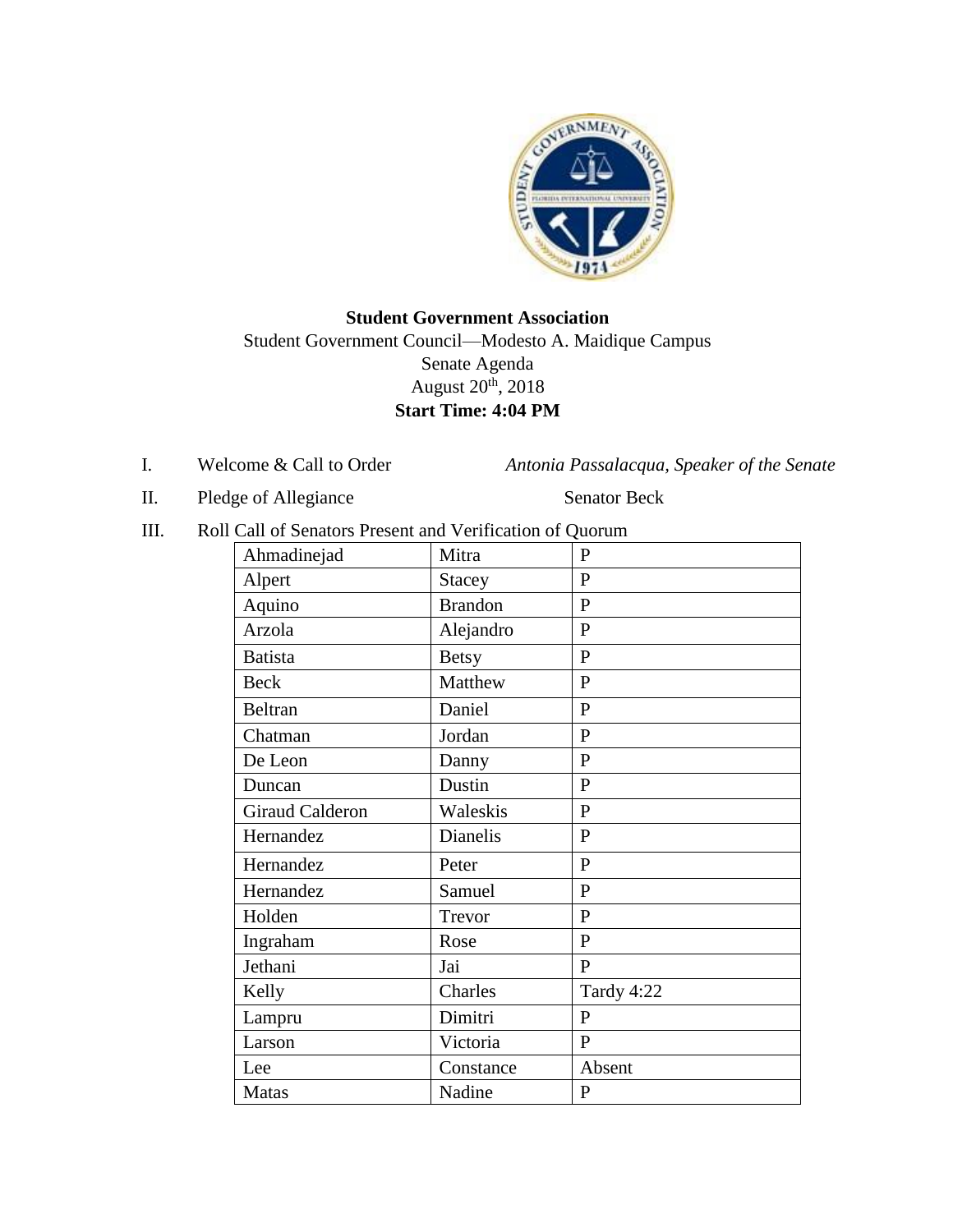| Natteri       | Ariadna | <b>Tardy 4:16</b> |
|---------------|---------|-------------------|
| Ortiz         | Javier  | P                 |
| Passalacqua   | Antonia | P                 |
| Pryor         | LeChara | P                 |
| Rivero        | Carlos  | $\mathbf{P}$      |
| Rodriguez     | Melanie | $\mathbf{P}$      |
| Sanchez       | Rebecca | $\mathbf{P}$      |
| <b>Santos</b> | Samuel  | P                 |
| Simpson       | Tidjan  | $\mathbf{P}$      |
| Spencer       | Jessica | P                 |
| <b>Suarez</b> | Luis    | P                 |
| Vera          | Bertha  | P                 |
| Vulcain       | Dylan   | $\mathbf{P}$      |
| Zahedi        | Leila   | $\mathbf{P}$      |
| 35/36         |         |                   |

- IV. Approval of the Minutes from June  $18<sup>th</sup>$ , 2018
	- A. Senator Larson moves to approve the minutes from June  $18<sup>th</sup>$ , 2018. Senator Ingraham seconds. Motion passes.
- V. Approval of the Minutes from July  $2<sup>nd</sup>$ , 2018
	- A. Senator Arzola moves to approve the minutes from July  $2<sup>nd</sup>$ , 2018. Senator Lampru seconds. Motion passes.
- VI. Approval of the Minutes from July  $16<sup>th</sup>$ , 2018
	- A. Senator Arzola moves to approve the minutes from July 16<sup>th</sup>, 2018. Senator Samuel Hernandez seconds. Motion passes.
- VII. Adoption of the Agenda
	- A. Senator Aquino moves to adopt the agenda. Senator Arzola seconds. Motion passes.
- VIII. Invited Speakers
- IX. Special Orders
- X. Vetoed Legislation
- XI. Second Readings
- XII. Unfinished Business
	- A. SB 1809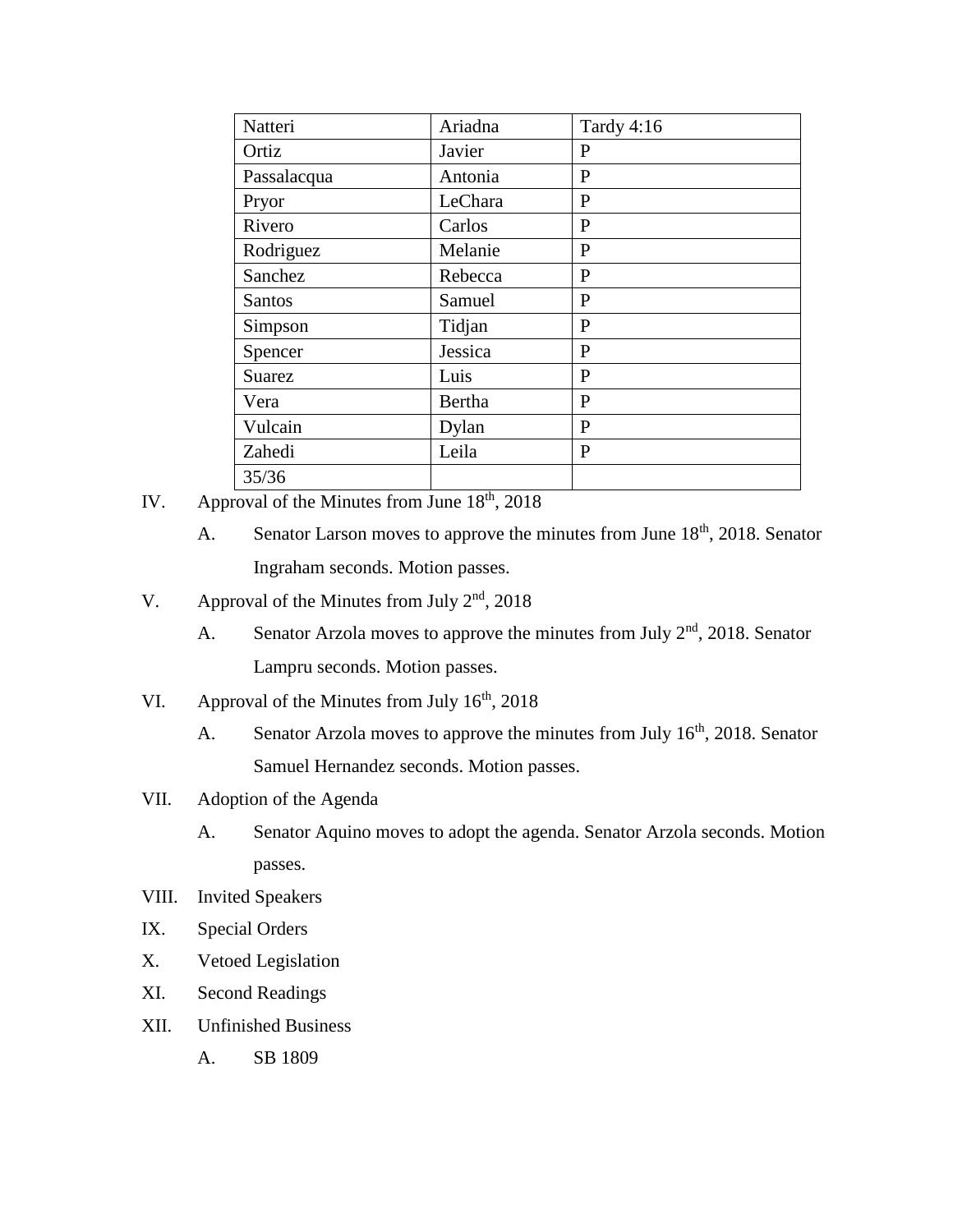- 1. Senator Larson moves to table SB 1809 indefinitely. Senator Ingraham seconds. Motion passes
- B. UB 1802
	- 1. Senator Arzola moves to close question and answer period. Senator Beck seconds. Motion passes.
- C. UR 2018.0001
	- 1. Senator Arzola moves to close question and answer period. Senator Lampru seconds. Motion passes.
- D. Finance Committee Elections
	- 1. Senator Peter Hernandez moves to table elections for Finance Committee. Senator Ingraham seconds. Motion passes.
- E. Confirmation of the Elections Commissioner
	- 1. Senator Lampru moves table confirmation of the Elections Commissioner. Senator Natteri seconds. Motion passes.
- F. Confirmation of the Secretary of Social Justice and Equity
	- 1. Senator Arzola moves to table confirmation of the Secretary of Social Justice and Equity. Senator Vulcain seconds. Motion passes.
- G. Confirmation of The Attorney General
	- 1. Senator Larson moves to table confirmation of The Attorney General. Senator Natteri seconds. Motion passes.
- H. Confirmation of the Secretary of Educational Programs Vivian Desme
	- 1. Senator Spencer moves to close question and answer period. Senator Lampru seconds. Motion passes.
	- Ahmadinejad Mitra Y Alpert Stacey Y Aquino Rrandon Y Arzola | Alejandro | Y Batista Betsy Y Beck Matthew IY Beltran Daniel Y
- 2. Senator Beck moves to go into voting procedure. Senator Duncan seconds.

Motion passes.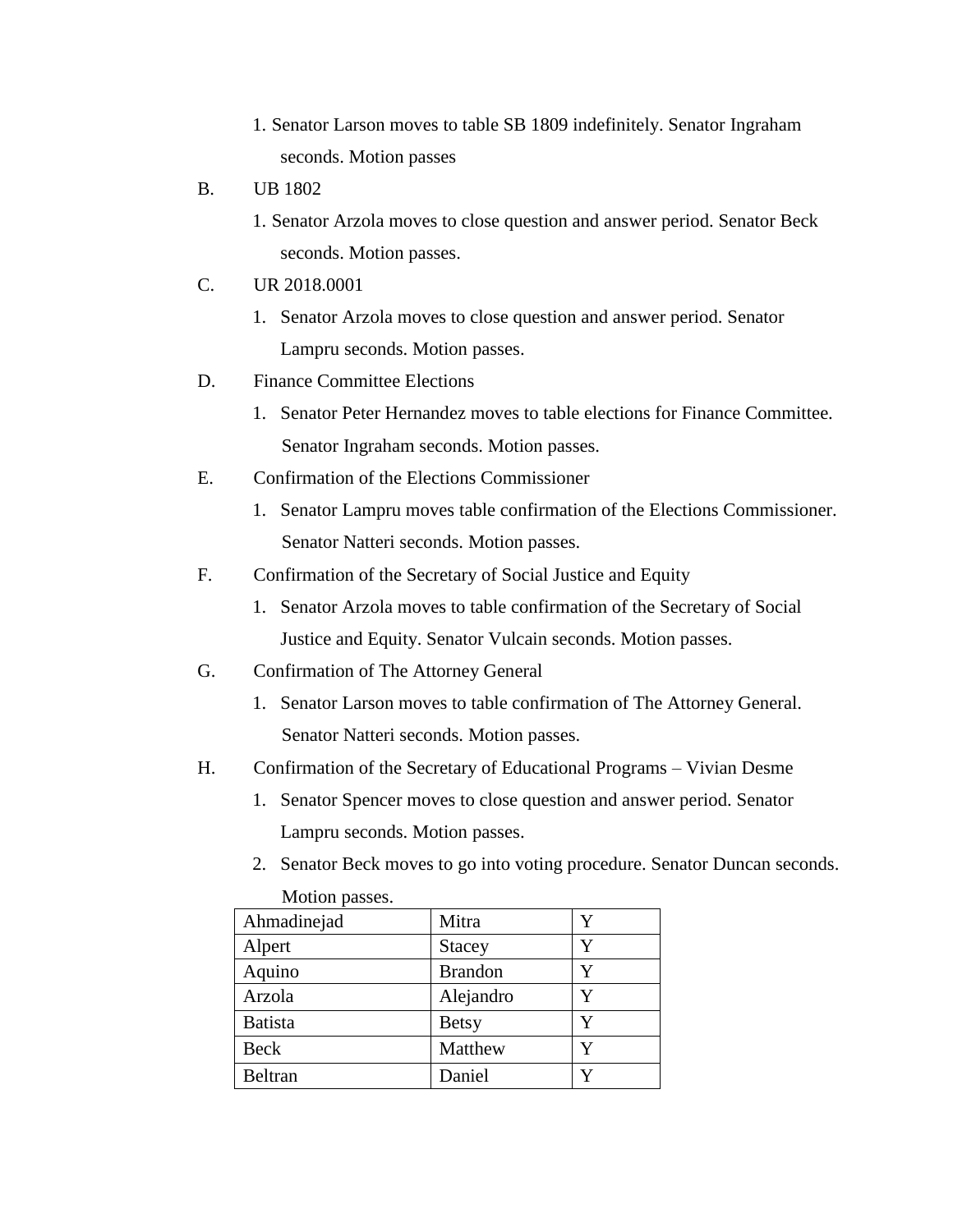| Jordan    | Y |
|-----------|---|
| Danny     | Y |
| Dustin    | Y |
| Waleskis  | Y |
| Dianelis  | Y |
| Peter     | Y |
| Samuel    | Y |
| Trevor    | Y |
| Rose      | Y |
| Jai       | Y |
| Charles   | Y |
| Dimitri   | Y |
| Victoria  | Y |
| Constance |   |
| Nadine    | Y |
| Ariadna   | Y |
| Javier    | Y |
| Antonia   | Y |
| LeChara   | Y |
| Carlos    | Y |
| Melanie   | Y |
| Rebecca   | Y |
| Samuel    | Y |
| Tidjan    | Y |
| Jessica   | Y |
| Luis      | Y |
| Bertha    | Y |
| Dylan     | Y |
| Leila     | Y |
|           |   |
|           |   |

3. Confirmed: Vivian Desme

## I. Confirmation of the Secretary of Innovation and Research

- 1. Senator Beck moves to close question and answer period. Senator Rivero seconds.
- 2. Senator Lampru moves to go into voting procedure. Senator Kelly seconds. Motion passes.

| <del>Ahmadmejad</del> | iviitia | Abstain, not familiar with the    |
|-----------------------|---------|-----------------------------------|
|                       |         | nrocadura<br><del>oroccuure</del> |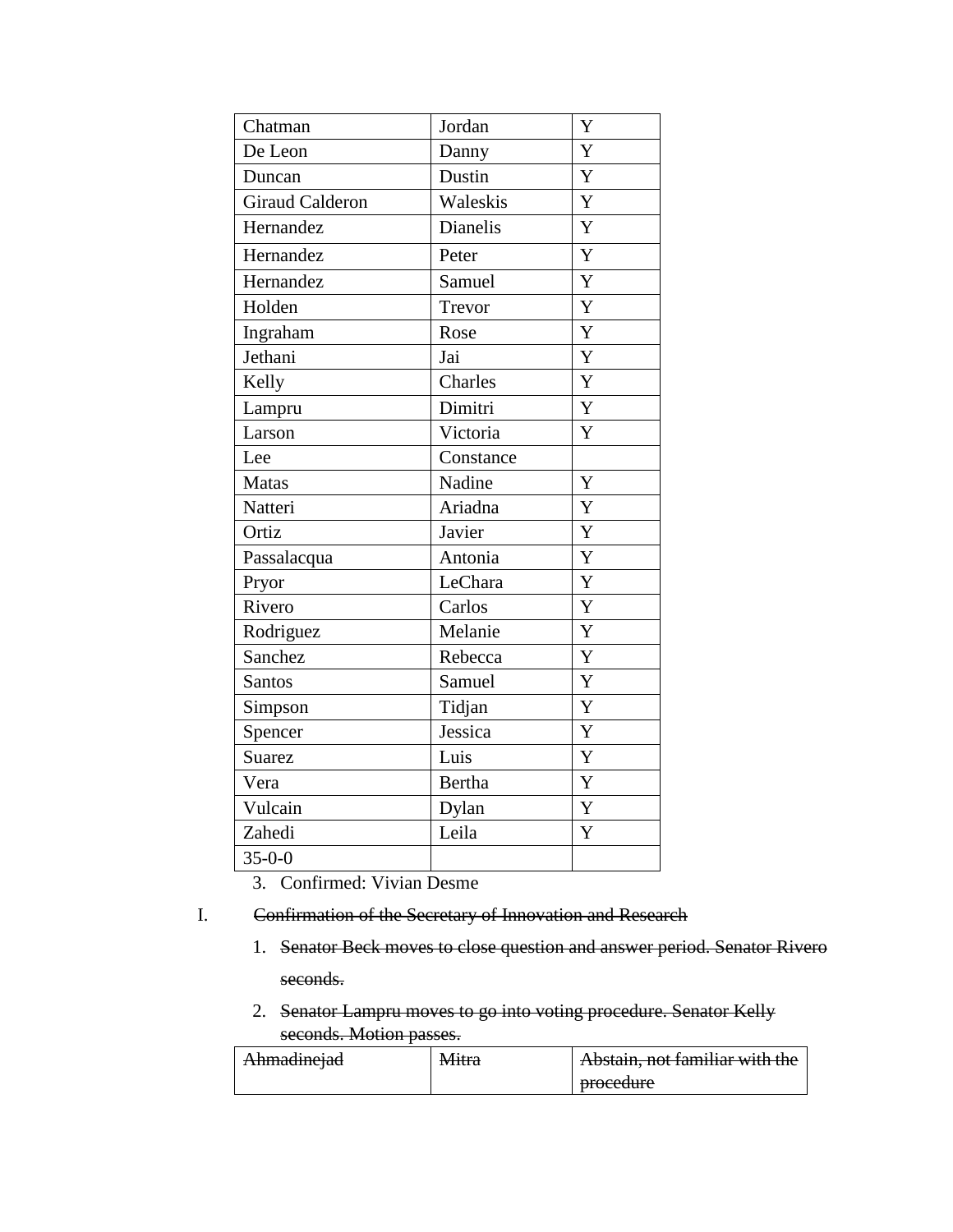| Alpert                 | <b>Stacey</b>   | ¥                         |
|------------------------|-----------------|---------------------------|
| <b>Aquino</b>          | <b>Brandon</b>  | ¥                         |
| <b>Arzola</b>          | Alejandro       | $\mathbf{N}$              |
| <b>Batista</b>         | <b>Betsy</b>    | $\bf Y$                   |
| <b>Beck</b>            | <b>Matthew</b>  | ¥                         |
| <b>Beltran</b>         | <b>Daniel</b>   | ¥                         |
| Chatman                | <b>Jordan</b>   | ¥                         |
| De Leon                | <b>Danny</b>    | ¥                         |
| <b>Duncan</b>          | Dustin          | $\bf Y$                   |
| <b>Giraud Calderon</b> | Waleskis        | ¥                         |
| Hernandez              | <b>Dianelis</b> | ¥                         |
| Hernandez              | Peter           | Abstain, not aware of job |
|                        |                 | description               |
| Hernandez              | <b>Samuel</b>   | Abstain, not aware of job |
|                        |                 | description               |
| Holden                 | <b>Trevor</b>   | ¥                         |
| <b>Ingraham</b>        | Rose            | ¥                         |
| <b>Jethani</b>         | Jai             | ¥                         |
| Kelly                  | Charles         | ¥                         |
| <del>Lampru</del>      | Dimitri         | ¥                         |
| <b>Larson</b>          | Victoria        | ¥                         |
| Lee                    | Constance       |                           |
| <b>Matas</b>           | Nadine          | Abstain, not aware of job |
|                        |                 | description               |
| <b>Natteri</b>         | Ariadna         | ¥                         |
| Ortiz                  | <b>Javier</b>   | ¥                         |
| Passalacqua            | Antonia         | Abstain, not aware of job |
|                        |                 | description               |
| Pryor                  | LeChara         | ¥                         |
| Rivero                 | Carlos          | $\bf Y$                   |
| Rodriguez              | Melanie         | ¥                         |
| <b>Sanchez</b>         | Rebecca         | ¥                         |
| <b>Santos</b>          | <b>Samuel</b>   | ¥                         |
| <b>Simpson</b>         | <b>Tidjan</b>   | ¥                         |
| <b>Spencer</b>         | <b>Jessica</b>  | $\bf Y$                   |
| <b>Suarez</b>          | Luis            | ¥                         |
| Vera                   | <b>Bertha</b>   | ${\bf N}$                 |
| Vulcain                | <b>Dylan</b>    | $\bf Y$                   |
| Zahedi                 | Leila           | $\mathbf{{Y}}$            |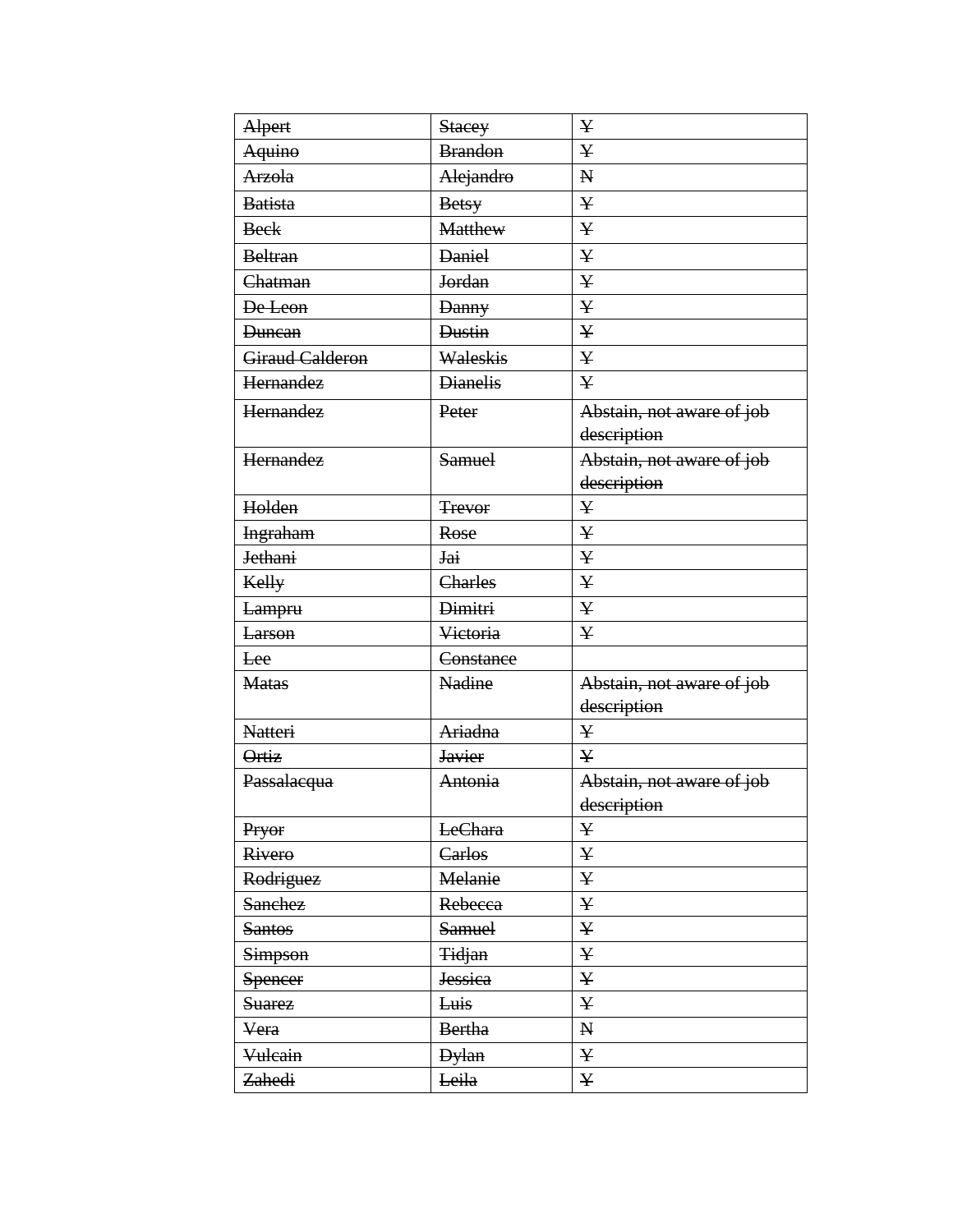| ں سے                                             |  |
|--------------------------------------------------|--|
| $\cap$ $\cap$ $\cap$ $\cap$ $\cap$ $\cap$ $\cap$ |  |

3. Confirmed 28-2-5

- J. Confirmation of the Secretary of Sustainability Amelia Leon
	- 1. Senator Samuel Hernandez moves to extend question and answer period to 5 minutes. Senator DeLeon seconds.
	- 2. Senator Lampru. Senator Beck.

| Ahmadinejad            | Mitra           | Y                        |
|------------------------|-----------------|--------------------------|
| Alpert                 | <b>Stacey</b>   | Y                        |
| Aquino                 | <b>Brandon</b>  | Abstain, know individual |
|                        |                 | personally               |
| Arzola                 | Alejandro       | Y                        |
| <b>Batista</b>         | <b>Betsy</b>    | Y                        |
| <b>Beck</b>            | Matthew         | Y                        |
| Beltran                | Daniel          | Y                        |
| Chatman                | Jordan          | Y                        |
| De Leon                | Danny           | Y                        |
| Duncan                 | Dustin          | Y                        |
| <b>Giraud Calderon</b> | Waleskis        |                          |
| Hernandez              | <b>Dianelis</b> | Y                        |
| Hernandez              | Peter           | Y                        |
| Hernandez              | Samuel          | Y                        |
| Holden                 | Trevor          | Y                        |
| Ingraham               | Rose            | $\mathbf N$              |
| Jethani                | Jai             | Y                        |
| Kelly                  | Charles         | Y                        |
| Lampru                 | Dimitri         | Y                        |
| Larson                 | Victoria        | Y                        |
| Lee                    | Constance       |                          |
| <b>Matas</b>           | Nadine          | Y                        |
| Natteri                | Ariadna         | Y                        |
| Ortiz                  | Javier          | Y                        |
| Passalacqua            | Antonia         | Y                        |
| Pryor                  | LeChara         | Y                        |
| Rivero                 | Carlos          | $\mathbf Y$              |
| Rodriguez              | Melanie         | Y                        |
| Sanchez                | Rebecca         | Y                        |
| Santos                 | Samuel          | Y                        |
| Simpson                | Tidjan          | Y                        |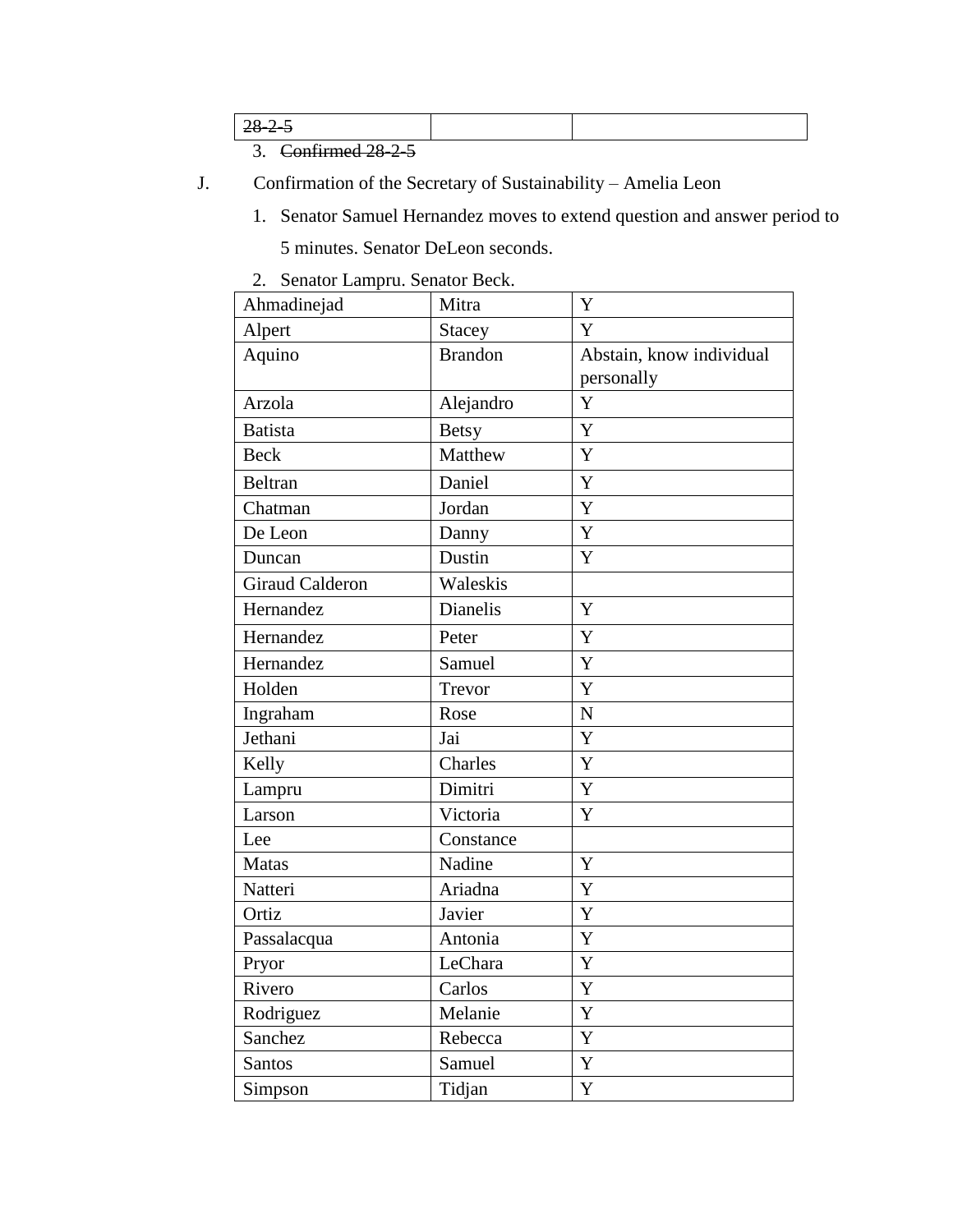| Spencer      | Jessica | v |
|--------------|---------|---|
| Suarez       | Luis    | V |
| Vera         | Bertha  |   |
| Vulcain      | Dylan   | v |
| Zahedi       | Leila   |   |
| $31 - 1 - 1$ |         |   |

3. Confirmed: Amelia Leon

- K. SB 1815
	- 1. Senator Aquino moves to extend question and answer period by 5 minutes. Senator Peter Hernandez seconds. Motion passes.
	- 2. Senator Spencer moves to extend question and answer period by 5 minutes. Senator Gerard Calderon seconds. Motion passes.
	- 3. Senator Ingraham moves to extend question and answer period by 15 minutes. Senator Beck seconds. Motion passes.
	- 4. Senator Spencer moves to end question and answer period. Senator Gerard seconds. Motion passes.
	- 5. Senator Ingraham moves to bypass second reading. Senator Spencer seconds. Motion passes.
	- 6. Senator Aquino moves to refer SB1815 to the Rules, Legislation, and Judiciary Committee with the charge of modifying the bill with the Executive Council and the senators concerns. Senator Beck seconds. Motion passes.
- L. Point of personal privilege for Dimitri Lampru at 5:08 pm
	- 1. Returned at 5:11 pm
- M. SB 1816
	- 1. Senator Peter Hernandez moves to table SB 1816 indefinitely. Senator Larson seconds. Motion passes.

## XIII. New Business

- XIV. Committee Reports
	- A. Finance Committee
	- B. Rules, Legislation & Judiciary Committee
		- 1. Meeting today after senate.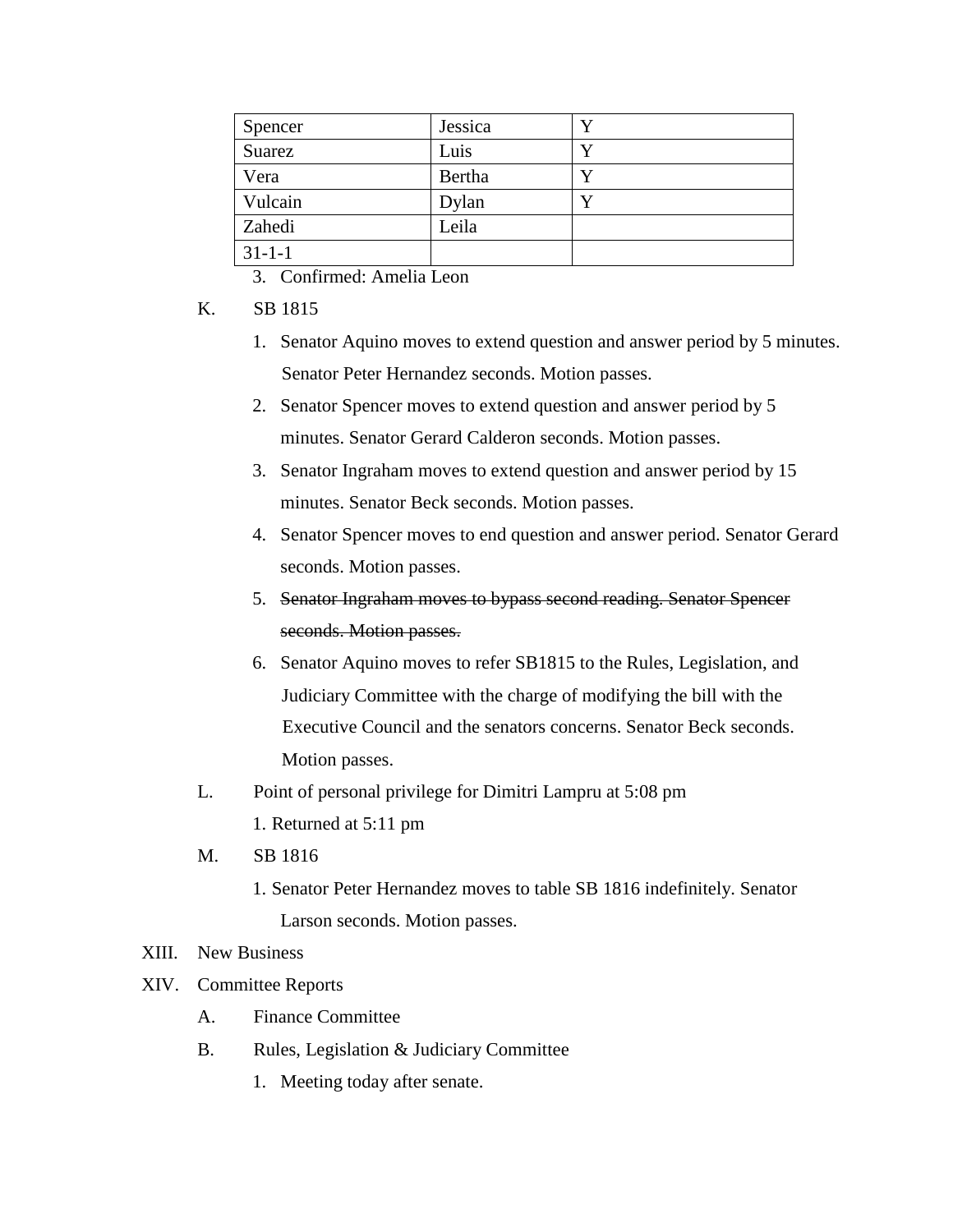- 2. Vice Chair is Victoria Larson
- C. Operational Review Committee
	- 1. Vice Chair is Luis Suarez
- D. Student Advocacy Committee
	- 1. Meeting Monday's at 3pm
	- 2. Vice Chair is Samuel Santos
- E. Internal Affairs Committee
	- 1. Vice Chair is Alejandro Arzola
- F. Graduate and Professional Student Committee
	- 1. We attended 2 session of graduate student orientation.
	- 2. Advertise the open GPC position to all graduate students.
	- 3. Increased travel funds to \$650 and \$850 for international students effective from January  $1<sup>st</sup>$ , 2019.
- XV. Executive Board Reports
	- A. Speaker of the Senate
		- 1. If you have any questions, please email sgaspeaker@fiu.edu
			- i. Love Your Major Fair will be held September  $25<sup>th</sup>$ , we represent SGA with a table and we will be providing pizza. Please let me know if you're interested in helping out with the event.
			- ii. Brief overview of senator requirements
			- iii. Appointments with Deans shall be made ASAP. (Refer to templet that was sent out and make sure to CC Michelle Castro and I on the email to your deans.)
	- B. Speaker Pro Tempore of the Senate
		- 1. If you have any questions, please email sgaprotemp@fiu.edu
		- 2. Legislative Branch State of the Student Body presentation
	- C. President
		- 1. If you have any questions, please email sgapres  $@$  fiu.edu
		- 2. Executive Branch State of the Student Body presentation
		- 3. Met with the office of Parking and Transportation last week.
		- 4. Committee meeting to rename Modesto Madique Campus.